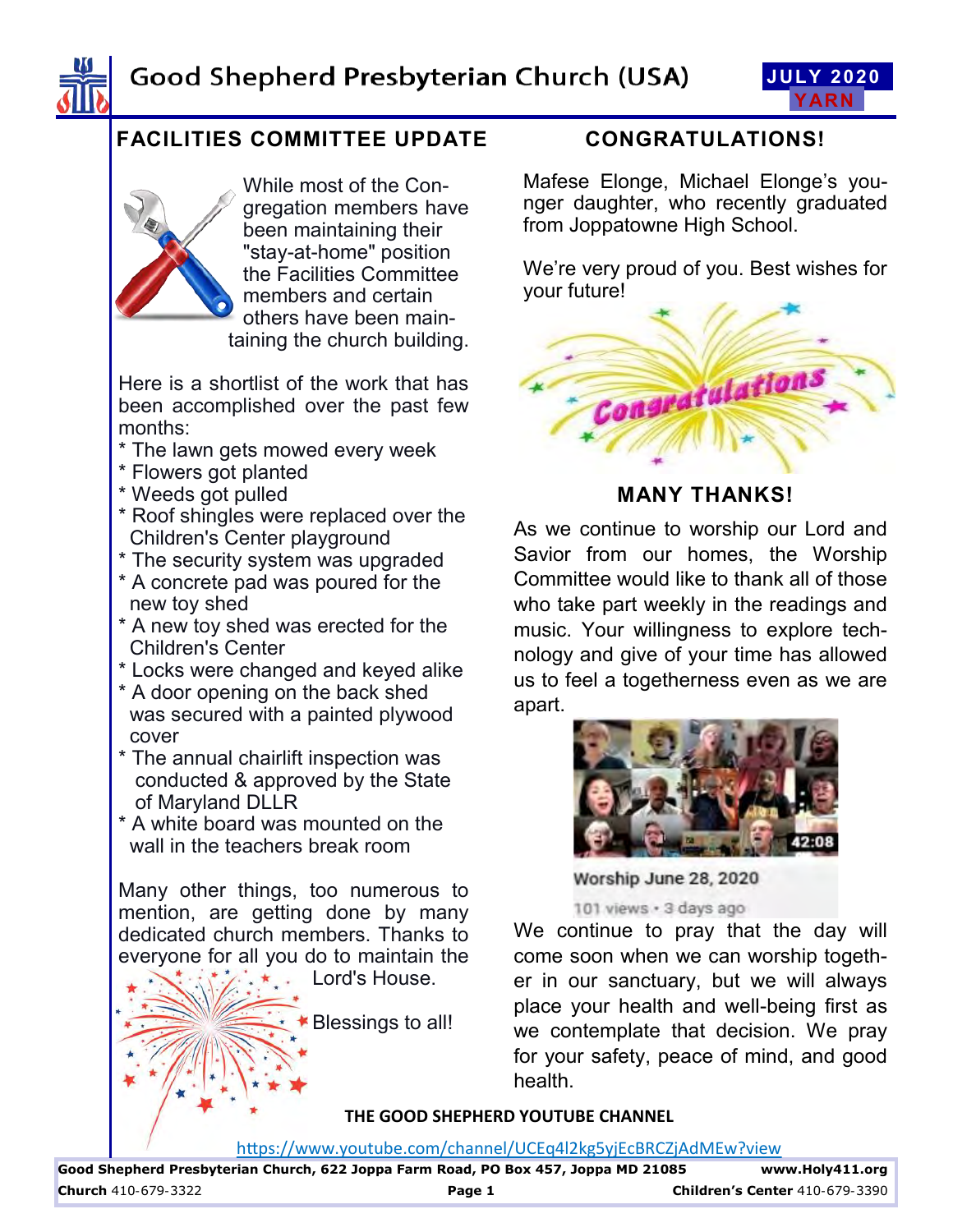



# **THE SHARING TABLE MINISTRY**

The main operation site for The Sharing Table continues at The Prince of Peace Catholic Church at 2600 Willoughby Beach Road, Edgewood. Volun teers are asked to arrive at the church by 10 a.m. Foodservice begins at 11:30 a.m. and ends at 1 p.m.

Because of the pandemic, there is no sit-down service of guests; instead, guests are presented with carryout meals. Guests are served from stations set up in the parking lot.

Members of the Good Shepherd P.C. Sharing Table Team and persons who wish to join us in this community meal service adventure are asked to reserve the following serving date: **August 8, 2020**



The number of guests has risen significantly since March. We now serve close to 200 meals each Saturday. With this in mind, our service at The Sharing Table offers one to four ways for individuals to participate:

- 1. Preparation of the day's casserole (we need at least ten (10) cooks).
	- a. Recipes are available this recipe makes two pans. Upon request, recipes can be e-mailed.
	- b. Pans we use are the casserole sized aluminum pans. If Trista's office is accessible, they will be behind the door on the top shelf.
- 2. Only 6 persons to work in the kitchen preparing all facets of the meal and preparing the plates for service. This ensures the ability to maintain ade quate distance between persons.
- 3. Four to six persons to help prepare the take-home bags.

4. Two to four persons (runners) to restock the outside serving tables and help distribute take-home bags as needed.

Persons wishing to serve are asked to e-mail **Bill Starke** at: **cartermor@comcast.net** or call/text him at **410-967-0165**. If you are new to this activity, know you will be welcomed.

For more information, ask any member of the Church. May you continue to be blessed for your participation in this ministry.